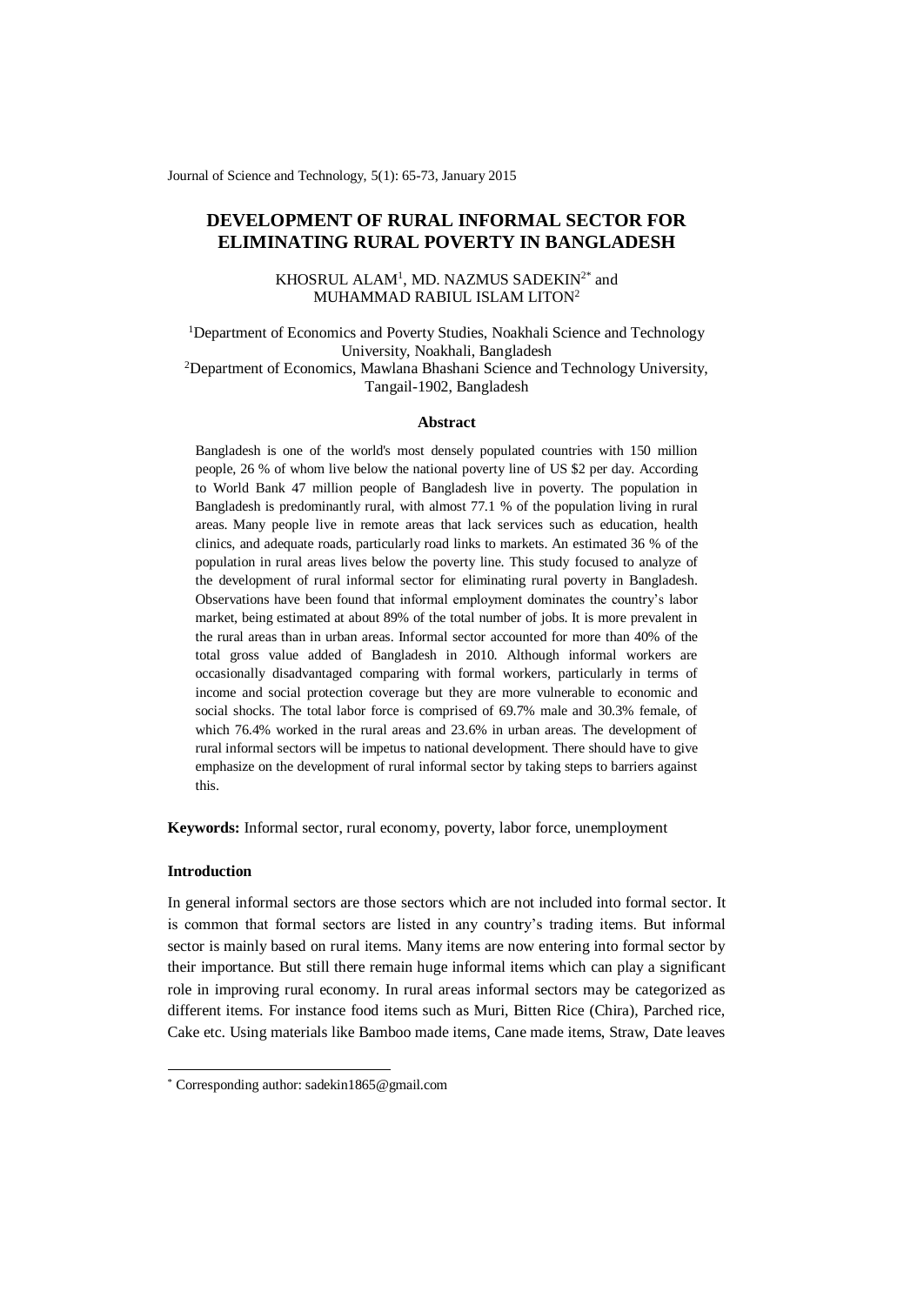etc. Agriculture related items like Fisheries, Vegetables, Floriculture, Green leaves etc. Finally, the service related items such as barber, cobbler etc. are also included in informal sector.

The World Bank announced in June 2013 that Bangladesh had reduced the number of people living in poverty from 63 million in 2000 to 47 million in 2010, despite a total population that had grown to approximately 150 million. This means that Bangladesh will reach its first United Nations-established Millennium Development Goal, that of poverty reduction, two years ahead of the 2015 deadline. Bangladesh is also making progress in reducing its poverty rate to 26% of the population. The population in Bangladesh is predominantly rural, with almost 77.1% of the population living in rural areas. Many people live in remote areas that lack services such as education, health clinics, and adequate roads, particularly road links to markets. An estimated 36% of the population in rural areas lives below the poverty line.

Informal sector is very important area of the economy for any developing country. It is a growing occupational sector for the less skilled people, living both in urban and rural areas. Considerable amount of employment are ensured by this sector. In this study we are trying to examine effects of rural informal sector on poverty eradication in rural Bangladesh. The remainder of the paper is organized as follows: In section 2 the objectives of the study is presented. In section 3 the methodology of the study is explained. Section 4 presents the present scenario of informal sector in Bangladesh. Section 5 explores the uprising importance of the informal sector for the rural economy of Bangladesh. Section 6 highlights the probable barriers for flourishing of informal sector in rural areas. Finally, section 7 discusses some of the policy remarks regarding the improvement of rural informal sector and the concluding part. The objectives of this study were: i) to identify the availability of informal sectors in rural areas; ii) to examine the role of informal sector to eliminate rural poverty; iii) to identify socio-economic and cultural barriers for rural informal sectors; and iv) to give some recommendation for the development of rural informal sectors.

## **Materials and Methods**

This study is a theoretical analysis of secondary data. This study is mainly based on conceptual ideas and secondary information. Data recorded by related authority like Bangladesh Bureau of Statistics (BBS) are used for this research. Most of data are used from Bangladesh Statistical Year Book, Household Income and Expenditure Survey (HIES), Labor Force Survey (LFS) and Informal Sector Survey (ISS). All of these are the survey published book of BBS. Using tables and figures all the data obtained from secondary sources are analyzed and finally a conclusion is drawn. Afterwards, some recommendations are made for the betterment of this sector so that economy can squeeze the absolute benefit there from.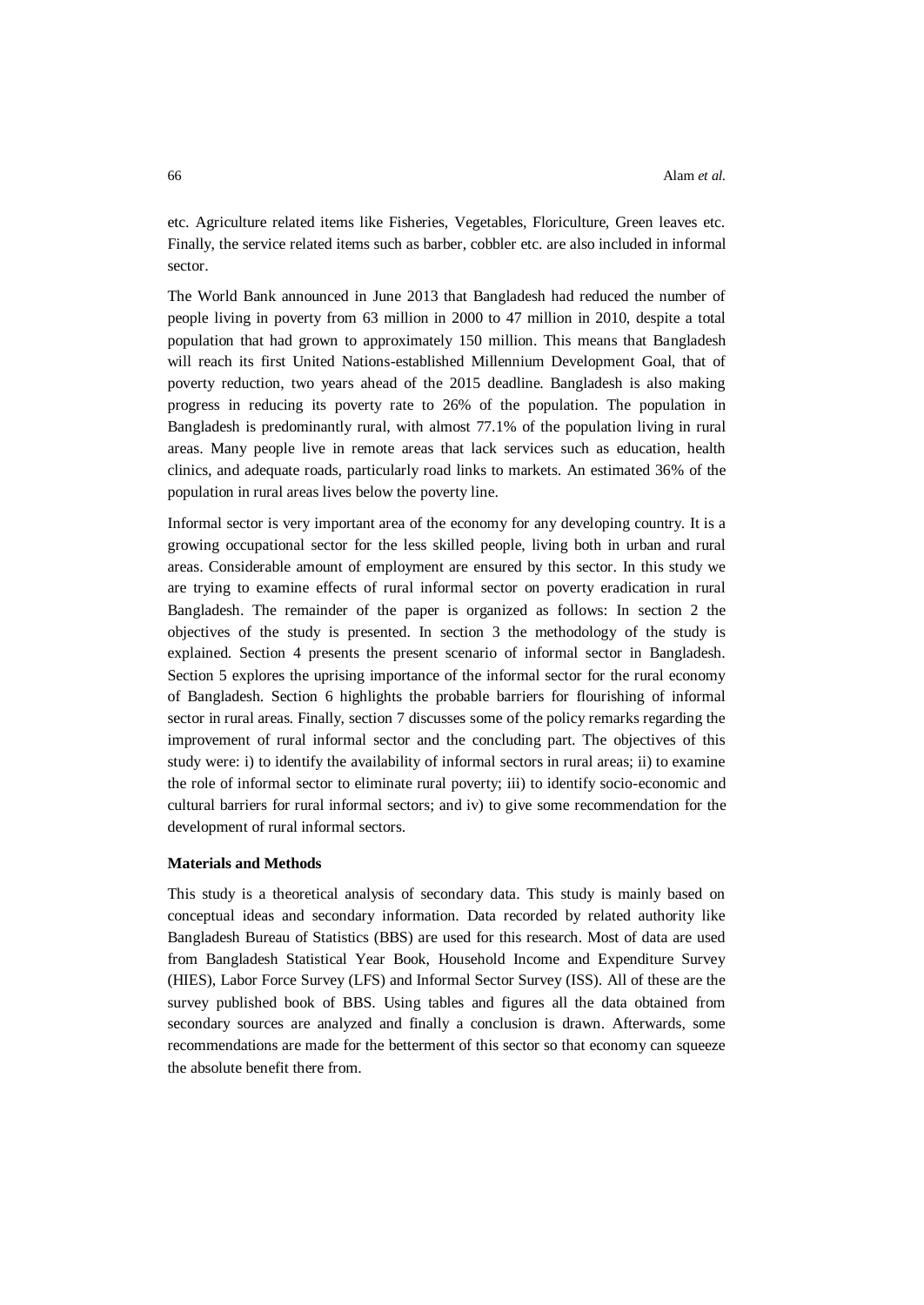## *Present status of informal sector*

The Table 1 shows the estimated values of the size of the informal economy in 110 developing, transition and [OECD](http://en.wikipedia.org/wiki/OECD) (Organization for Economic Co-operation and Development) countries. The average size of the informal economy, as a percent of official [GNI](http://en.wikipedia.org/wiki/Gross_national_income) in the year 2000, in [developing countries](http://en.wikipedia.org/wiki/Developing_country) is 41%, in [transition countries](http://en.wikipedia.org/wiki/Transition_country) 38%, in OECD countries 18% and in other countries 3%.

**Table 1. Informal economy of the world**

| Countries                          | Informal economy (billions of current US\$) in 2000 |
|------------------------------------|-----------------------------------------------------|
| Developing $+$ Transition $+$ OECD | 4915.5                                              |
| Bangladesh                         | 16.7                                                |
|                                    |                                                     |

(Source: Bangladesh Statistical Year Book, 2010)

Most of the developing countries are beset with large number of villages. Most of the villagers are poor. They live from hand to mouth. Generally they meet up food 2/3 times in a day. Nature living tendency also help to maintain their living standard. There are many financial sectors or means for their way of life. Most of the cases they are known as informal sector. Normally informal inputs are found free of cost or by minimum cost. As a result villagers can engage themselves in developing their career and focusing their bread and butter earnings as well as eliminating poverty by developing informal sector. We can see from the Table 2 as the 66.8% rural people out of total remained unemployed. Informal enterprises have also occupied a large extent in rural area as 76% of total informal enterprises of the economy.

| Population          | Total (1000 persons) |          | Rural as a % of total |
|---------------------|----------------------|----------|-----------------------|
|                     | Total                | Rural    |                       |
| Total               | 148708.8             | 114668.7 | 77.1                  |
| LF                  | 56714.0              | 43310.8  | 76.4                  |
| Unemployed          | 2652.9               | 1773.1   | 66.8                  |
| Employed            | 54061.2              | 41537.7  | 76.8                  |
| Informal enterprise | 41649.2              | 31645.5  | 76.0                  |

**Table 2. Labor force characteristics in rural area of Bangladesh**

Source: Computations using 2010 Labor Force Survey (LFS) and Informal Sector Survey (ISS)- by BBS.

According to Labor Force Survey, 2010 the total labor force is comprised of 69.7% of male and 30.3% female worker. From table-2 we find that total labor force in Bangladesh is about 56.71 million among which rural labor is about 43.31 million which is 76.4%. Here about 1.77 million rural labor forces are unemployed. Rural informal enterprise (in primary job) labor are about 31.65 million and still there remains huge potential informal sectors which have not even introduced. If all the informal sectors have even been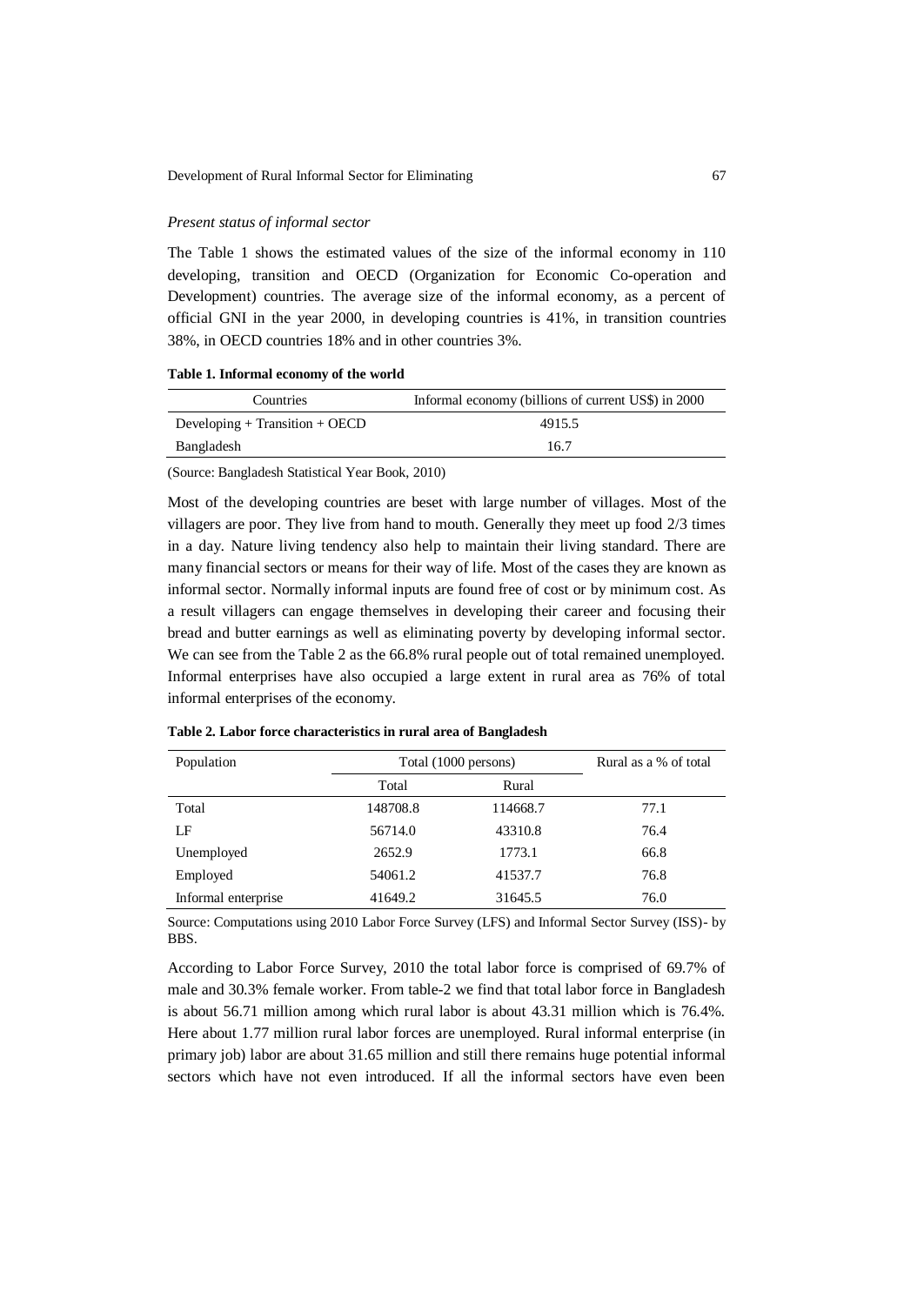emphasized then rural poverty may be eliminated. Poverty situation in Bangladesh is shown in Table 3.

|         | Upper poverty line |       | Lower poverty line |          |       |       |
|---------|--------------------|-------|--------------------|----------|-------|-------|
| Year    | National           | Rural | Urban              | National | Rural | Urban |
| 2010    | 31.50              | 35.20 | 21.30              | 17.60    | 21.10 | 7.70  |
| 2005    | 40.00              | 43.80 | 28.40              | 25.10    | 28.60 | 14.60 |
| 2000    | 48.90              | 52.30 | 35.20              | 34.30    | 37.90 | 20.00 |
| 1995-96 | 50.10              | 54.50 | 27.80              | 35.20    | 39.50 | 13.70 |
| 1991-92 | 56.70              | 58.80 | 42.80              | 41.10    | 43.80 | 24.00 |

**Table 3. Head count rates (%) of incidence of poverty (CBN Method), 1991-92 to 2010**

Source: HIES-2010 (HIES-Household Income Expenditure Survey), BBS; (CBN-Cost of Basic Needs)

We will get clear realization from benefit factors of uprising rural informal sectors which may help for flourishing this sector. There are many probable barriers such as illiteracy and ignorance, superstitious belief, lack of facilities, scanty of financial support, lack of developed market, less access to the information and technology etc are against it and should have to overcome by finding various ways. Proper and effective concentration is required to improve this sector. If effective policies can be formulated then rural economy will be improved which will tend the uplift of national economy.

## *Benefit factors of uprising rural informal sector*

*Cheap labor*: There are large numbers of cheap labor in rural area. More than 77.1% of total population lives in village. Of them 76.4% work in the rural areas and 23.6% in urban areas. As a result there remain many unemployed and semi-employed workers in rural area. They are mostly uneducated/low-educated and skilled/semi-skilled. As a result rural informal sectors may develop easily.

*Large number of labors*: From table-4 it is found that in Bangladesh informal employment is estimated about 88.5% of the total number of jobs in the labor market. From the table we also get that informal employment is more prevalent in the rural areas at 92.3% compared with 76.0% in urban areas.

|  | Table 4. Employment by nature in percentage (%) |  |  |  |  |  |
|--|-------------------------------------------------|--|--|--|--|--|
|--|-------------------------------------------------|--|--|--|--|--|

| <b>Labor Force</b> | <b>Bangladesh</b> | Rural | Urban |
|--------------------|-------------------|-------|-------|
| Informal           | 88.5              | 92.3  | 76    |
| Formal             | 11.5              | 77    |       |

Source: Labor Force Survey-2010 and Informal Sector Survey-2010, BBS.

*More Profit for the investors:* The production cost of rural informal items is less than that of urban. The rural labors demand fewer wage. As a result rural investor will get benefit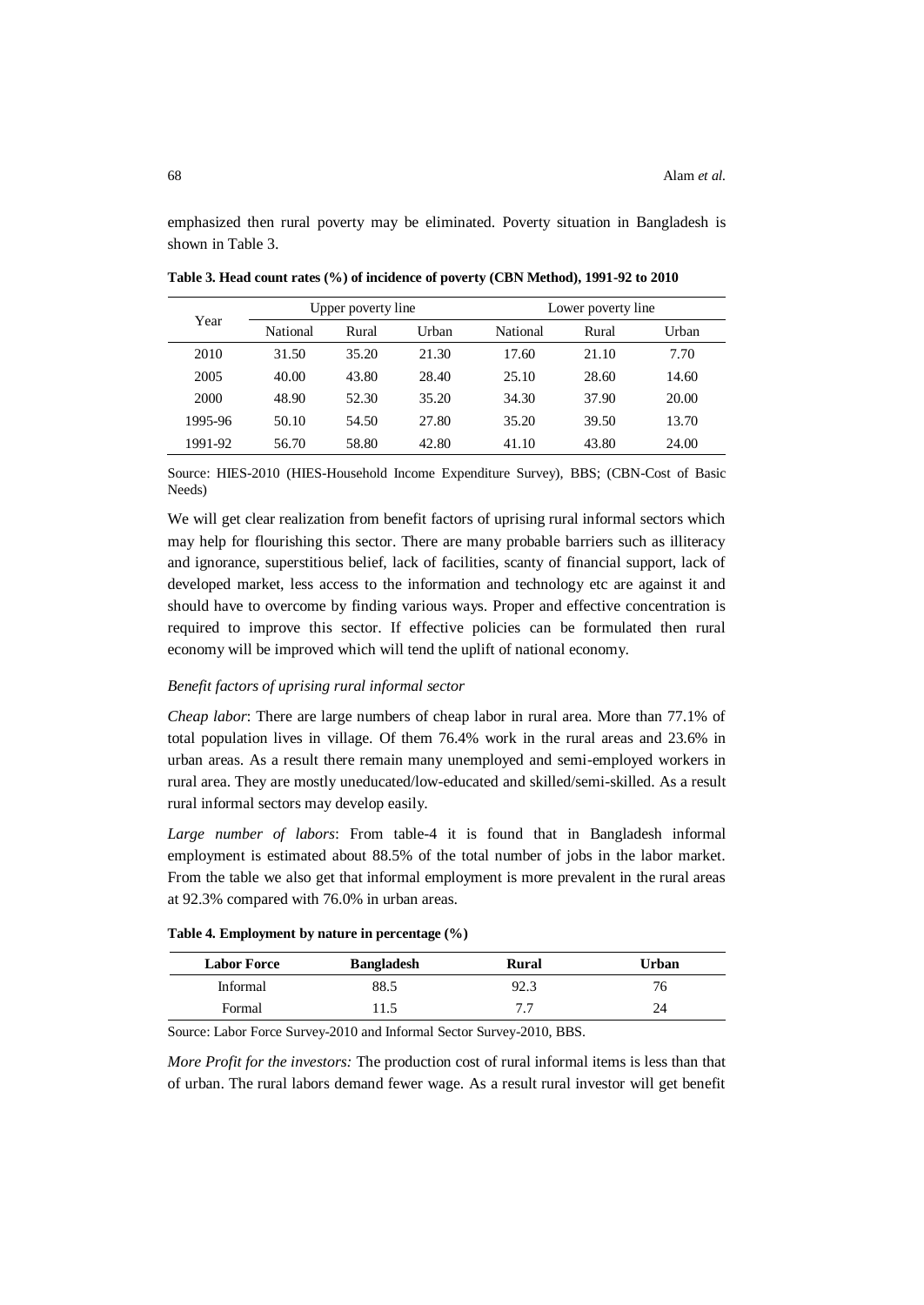in terms of business and creation of employment in the rural sector. Despite the heterogeneity of the informal economy, workers of the informal sector can be grouped into several basic employment categories, (i) Employer (ii) Self employed and (iii) Wage –workers (Chen, 2005). From table 5 below we get that both in agriculture and non agriculture sector employees are getting lower in informal activities than that of formal activities.

**Table 5. Monthly income by type of worker, economic sector and nature of employment (in Taka)**

|                    | <b>Agriculture</b> |                 | Non-agriculture |                 |
|--------------------|--------------------|-----------------|-----------------|-----------------|
| Type of worker     | Formal             | <b>Informal</b> | Formal          | <b>Informal</b> |
| Employee           | 2534.8             | 1353.6          | 2319.5          | 1710            |
| Employer           | 3321.6             | 1041.6          | 5497.2          | 3079.6          |
| Own-account worker | 1516               | 1583.7          | 4339.1          | 1862.7          |

Source: Labor Force Survey-2010 and Informal Sector Survey-2010, BBS.

*Self-employed business*: Rural informal sectors are mainly based on self-employment basis. Most of the rural enthusiastic youth operate this business for taking a challenge in their economic life. Educated and energetic people can run this business for creating employment for himself and similar category people. As a result rural unemployment is being eradicated and it fasters the growth of rural economy. From chart below as:



Fig. 1. Employment by employment status and nature (Source: Labor Force Survey-2010) and Informal Sector Survey-2010, BBS).

*Small size of enterprise*: It may run by small size of enterprise. Few people and small amount of money is enough for running such type of business. From Table 6 we get that more than 88% of the informal enterprises established with less than 10 workers. Only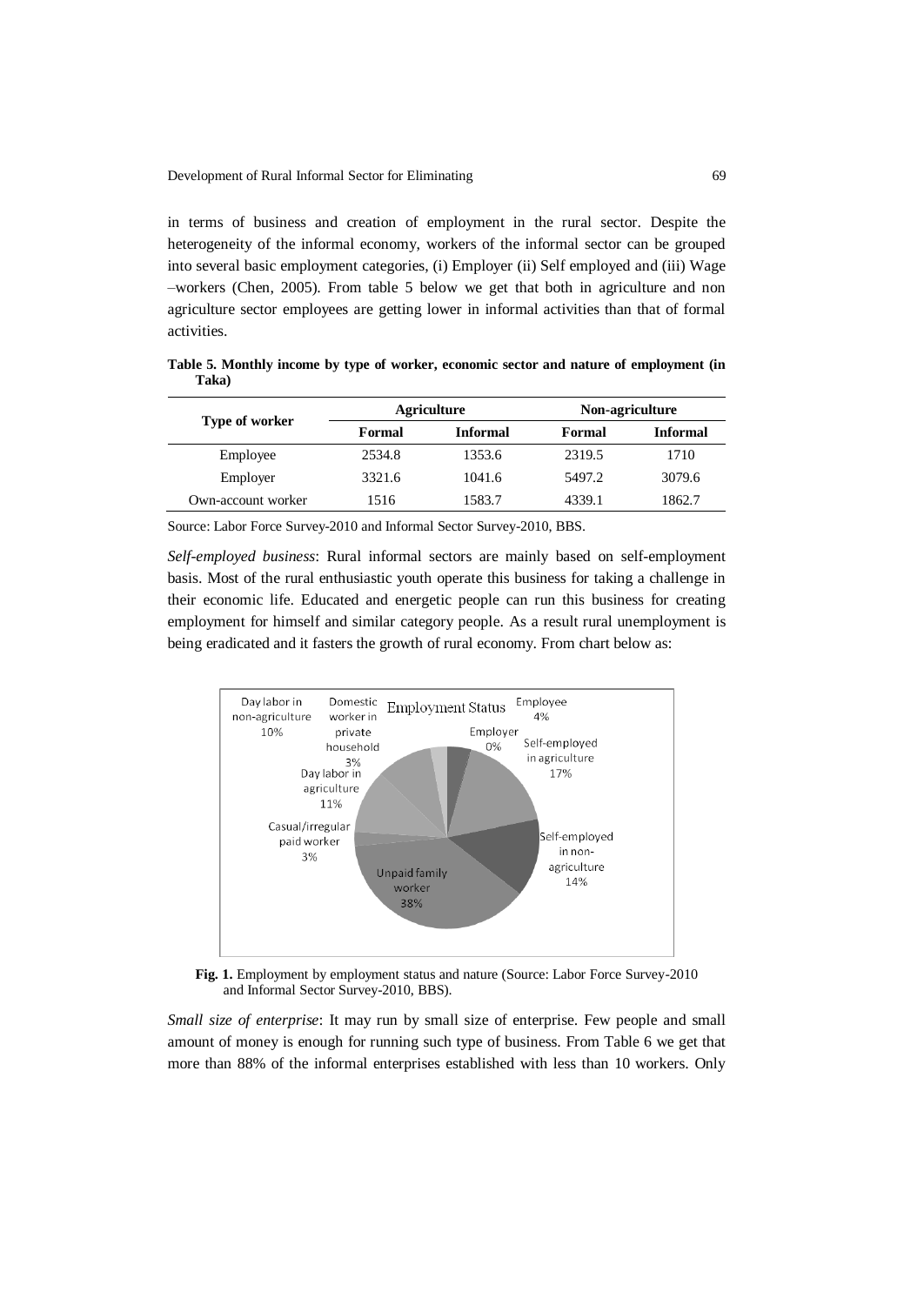6.1 % informal enterprises needed large number of workers (50 and more) for their establishment.

**Table 6. Employment by employment size of establishment and type of production unit**

| <b>Employment Size</b> | Informal enterprise $(\% )$ |  |
|------------------------|-----------------------------|--|
| Less than 10 workers   | 88.4                        |  |
| 10-49                  | 5.6                         |  |
| 50-149                 | 2.8                         |  |
| 150 and more           | 3.3                         |  |
| All                    | 100.0                       |  |

Source: Labor Force Survey-2010 and Informal Sector Survey-2010, BBS.

# *Barriers for flourishing of informal sector in rural areas*

*Illiteracy and ignorance*: It is the main barrier for flourishing these sectors. Illiterate people do not apply their conscience to develop these sectors. As a result they remain poor and suffer from poverty. Lack of education and ignorance hampers the improvement of rural economy.



**Fig. 2.** Employment by level of education in informal sector (Source: Computations using 2010 LFS and ISS, BBS).

*Superstitious belief*: Many villagers are relying on superstitious belief about their fate. As a result they do not play any role for changing their fate by creating any exceptional works. People who are engaged in this occupation are considered detestable. Although present thinking has been changed positive towards the improvement of rural informal sectors.

*Lack of proper Communication*: The communication system of rural to urban becomes very lengthy and non-informative. People in rural area do no able to share their ideas,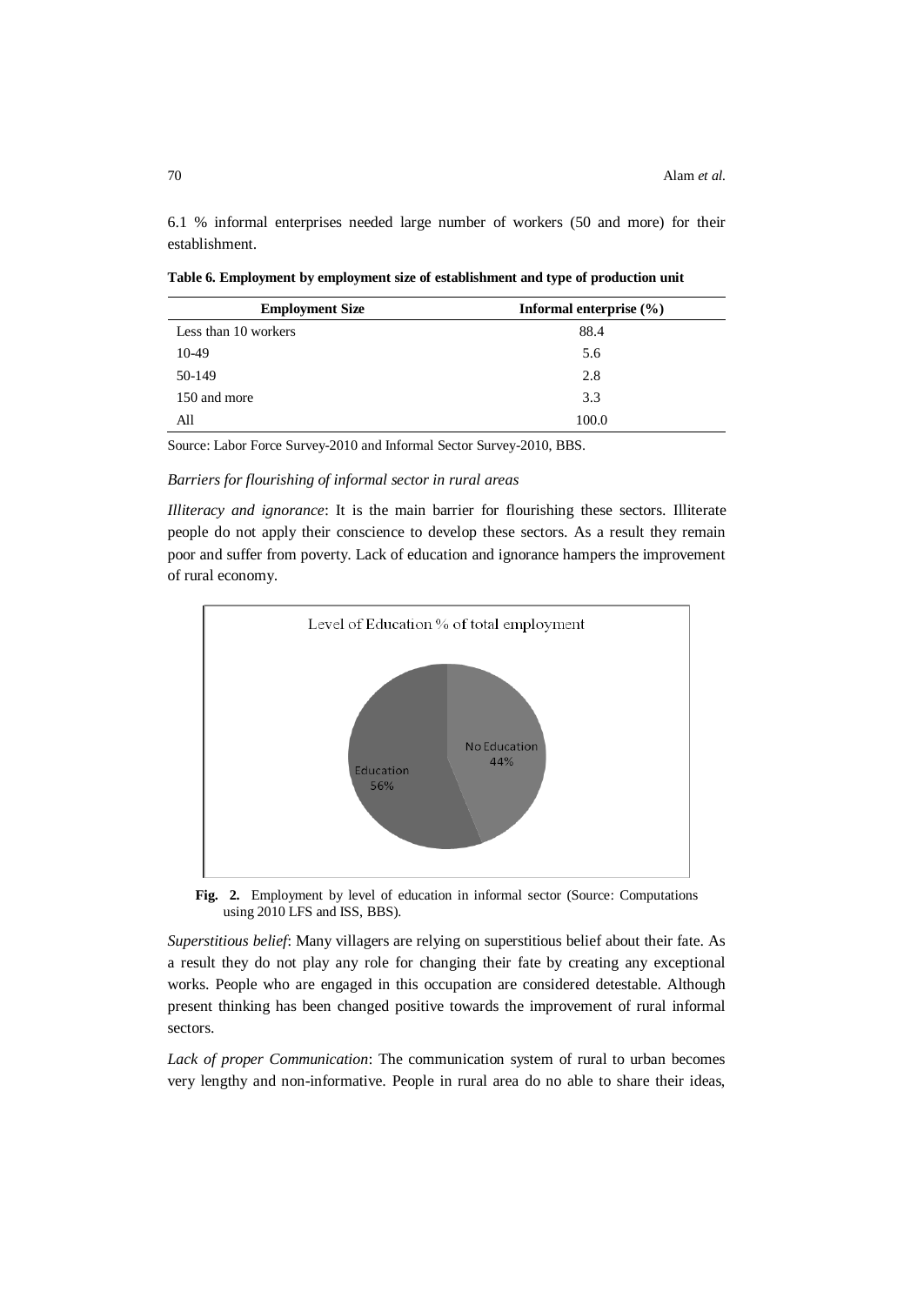views and prospect of their products. Information related to all extent is essential for rural people. Lack of proper communication rural economy becomes lag behind.

*Lack of infra-structural opportunity*: Infra-structural condition in rural area is very poor. There is no good market, good store house, seed place, information centre and other infra-structural facilities in rural areas. As a result overall economic condition becomes less attractive than that of urban areas.

*Less access to information and technology*: The condition of adoption of latest technology is rare in village area. Computer, Internet, Information centre, training for technology is scarce here. One may has to go 15 km to 20 km for getting facility of photocopy and printing something. As a result rural people become unaware towards the use of modern technology and its merits for improving the rural economy by selling and buying rural informal products.

| <b>Source</b>                     | <b>Initial Capital</b> | Financing (If required) |
|-----------------------------------|------------------------|-------------------------|
| <b>Banks</b>                      | 5.8                    | 10.7                    |
| Micro lending facility            | 3.9                    | 5.1                     |
| Cooperative                       | 0.5                    | 0.6                     |
| Non Government Organization (NGO) | 12                     | 17                      |
| National/Local Government Project | 0.3                    | 0.6                     |
| Family/Relative                   | 24.9                   | 24.4                    |
| Neighbor/Friends                  | 3.5                    | 6.6                     |
| Employer/Landlord                 | 0.2                    | 0.2                     |
| Private money lender              | 2.6                    | 4.6                     |
| Own source/Saving                 | 45.2                   | 29.3                    |
| Others                            | 1.2                    | 1.1                     |

|  |  | Table 7. Proportion on HUEMs Source of initial capital and financing (%) |
|--|--|--------------------------------------------------------------------------|
|--|--|--------------------------------------------------------------------------|

Source: Computations using informal sector survey (ISS)-2010, BBS. (HUEM= Household Unincorporated Enterprise with at least some market production)

*Scanty of financial support*: There is scanty of financial support to rural informal sector. Normally creditors find risky to provide credit to rural poor people. As a result they have to borrow money from relatives, neighbors and rural mahajons at high interest rate. No institutional creditors take risk for improving rural informal sector. Sometimes different NGOs provide loans to rural people without any collateral at high interest rate. By taking scanty financial support they move ahead with their business. Banking sectors and other financial institutions have been developed in urban areas. Rural people become dark about the access to these financial institutional channels. Poor people remained unconscious about banking system. Rural economy becomes less patronized by modern financial service systems. As a result rural people do not transact through banking channels and remained deprived of modern service opportunities. So they do not make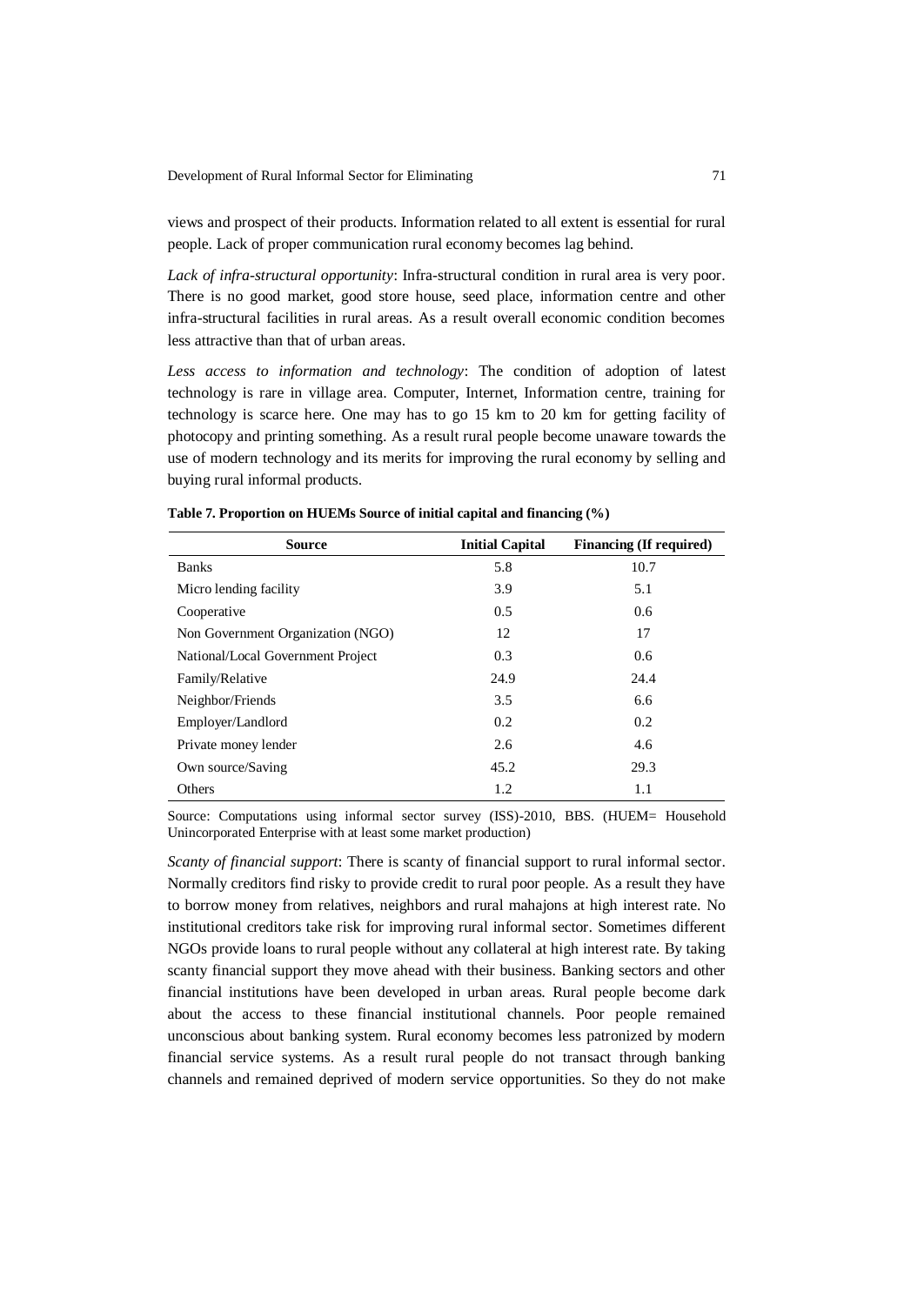involve rural informal sectors with banking & other financial service channels. They even do not get credit, deposit money and complete transaction through banks. It is also one of the main barriers to flourish rural informal sectors.Table-7 below shows that initial capital is collected mostly from own source 45.2%, from family or relative 24.9%. Non Government Organizations (NGOs) also provide initial capital 12% but for financing (if required) 17%.

*Lack of efficient enterprise*: There is no any efficient enterprise to run these sectors smoothly. Most of the rural enterprises are vulnerable and unsustainable. As a result rural informal sector has not been institutionalized since inception.

*Lack of developed markets*: There are no developed markets in rural area. Most of the markets sit temporarily and close after certain time. Safety, security and quality products remain scarce here. For better shopping people usually go at urban market keeping dark side of rural market. No effort is yet taken to develop the rural market.

### *Ways of improving rural informal sector*

*Credit system*: Most of the villagers are financially weak. They need financial aid for the development of the informal project. Generally financial organizations emphasize for giving credit to formal sectors. Many individuals also collect credit from person who engages in usury business. But their rate is too high and sometimes it deteriorates the economic condition of debtor. Recently BRAC, ASA, Grameen etc. different types of NGO organizations are helping for developing rural sectors. Rural informal sectors have given priority for eliminating poverty by improving those sectors.

*National policy*: National policy should be conducive towards the development of rural informal sectors. Government and NGOs can take preparing proper policies for improving rural informal sectors. Government should prioritize as a number one target to develop rural informal sectors as development of the total economy. Keeping rural economy behind our country cannot be developed. In this case proper and effective policies are required to flourish this sector.

*Concern and consciousness*: There should be concern and consciousness for improving the rural informal sector. The development of rural economy is essential for the development of national economy. To eradicate poverty and ensure solvency there should necessary consciousness and concern of the rural people.

*Infra-structural development*: Infra-structural facility is essential for developing rural economy. If proper storage, shopping mall and other facilities can ensure then people will be encouraged to contribute rural informal sector.

*Wide marketing policy*: Wide marketing policy is needed badly. If marketing policy is known to all then people of all sorts will be informed of the products. Rural informal product is normally cheap and reliable. So the consumer may be benefitted. Enthusiastic